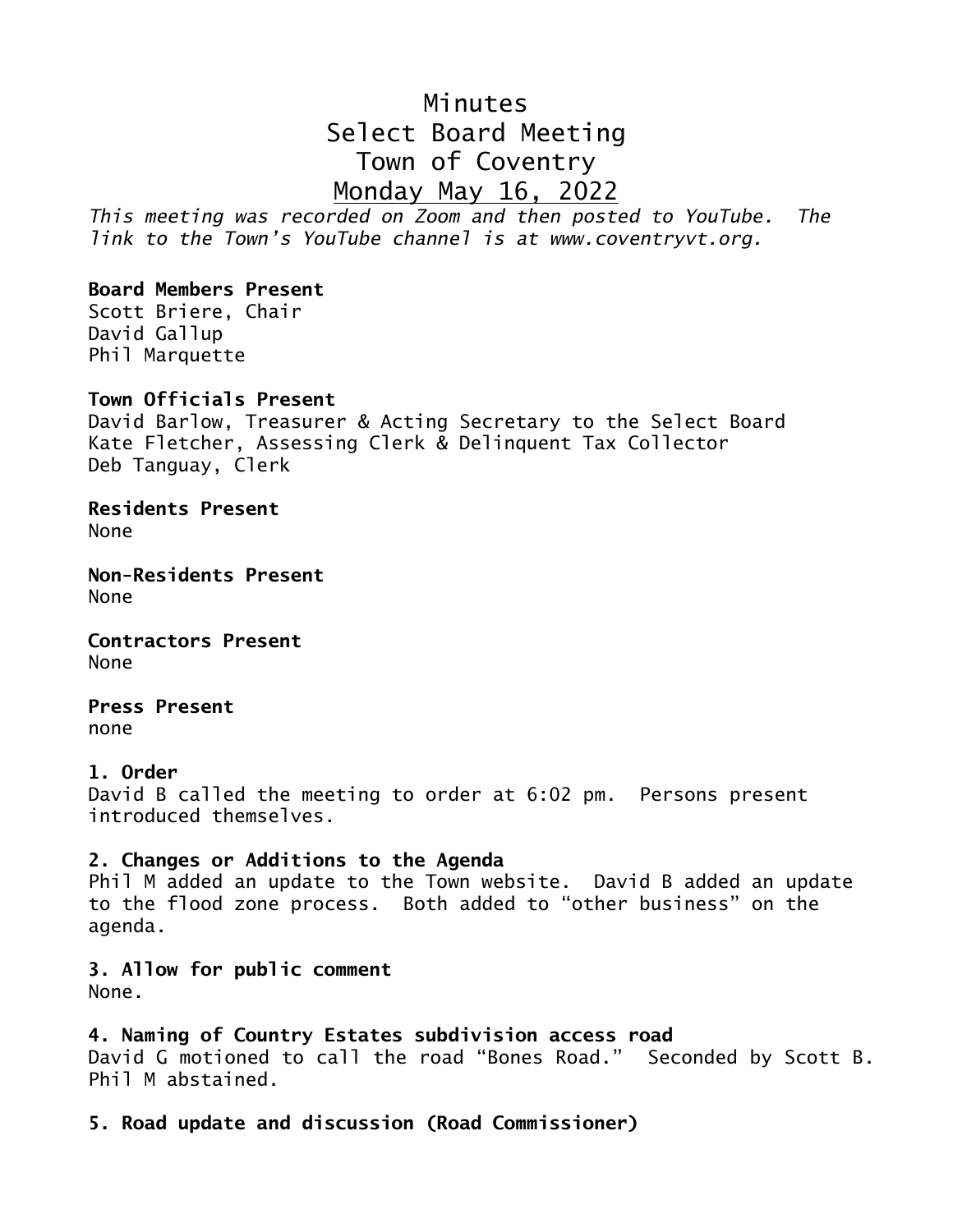David G spoke on the following topics:

- a. The need for a VTRANS geo-technical review of the slope on Coventry Station Road.
- b. He announced the Town had received a \$56,000 grant from VTRANS for a culvert replacement on Hancock Hill.
- c. He discussed the need to build/re-build three head walls on Pine Hill Road prior to paving the road.
- d. He reminded David B of the need to reach out to VLCT, the Town's insurance provider, regarding the theft of pipe from the Town's RT 14 garage area.
- e. He spoke about two parcel owners who are dumping on Town right-of-ways and land, and otherwise causing problems on Town land. He requested that the Town Administrator send letters to each parcel owner requesting they cease and desist – Amber Before on Spencer Hill Road, and Rebecca Johnson on Main Street.
- f. He discussed a quote to sandblast and paint the frame of one of the road vehicles. This will be paid out of the regular roads fund.

# **6. Pike Industries paving addendum to 2021 contract for Pine Hill Road (signature)**

Phil M motioned to accept the Pike Industry's paving addendum for the additional tonnage on Pine Hill Road, and to have Scott B sign the addendum on behalf of the Select Board. Seconded by David G; unanimous approval.

# **7. Pike Industries paving modification to 2021 contract for some remaining paving (signature)**

Scott B motioned to authorize David G, as Road Commissioner, to discuss the amendment of the 2021 contract with Pike Industries. Seconded by Phil M. Both in favor; David G abstained.

**8. Delinquent taxes 2022 tax sale (Delinquent Tax Collector)** Kate F presented the delinquent tax list and spoke of the need for a tax sale to get several of the delinquent parcel owners to pay. Scott B motioned to authorize Kate F to speak with Brian Monaghan's office to set up a tax sale. Seconded by Phil M; unanimous approval.

After a lengthy discussion on what to do about derelict unlanded mobile homes and any unlanded mobile homes the Town might acquire through tax sale(s), the Board asked Kate to ask the Town's attorney these two questions:

a. Can the Town remove an unlanded mobile home that it acquires through tax sale and bill the parcel (land) owner for the removal cost?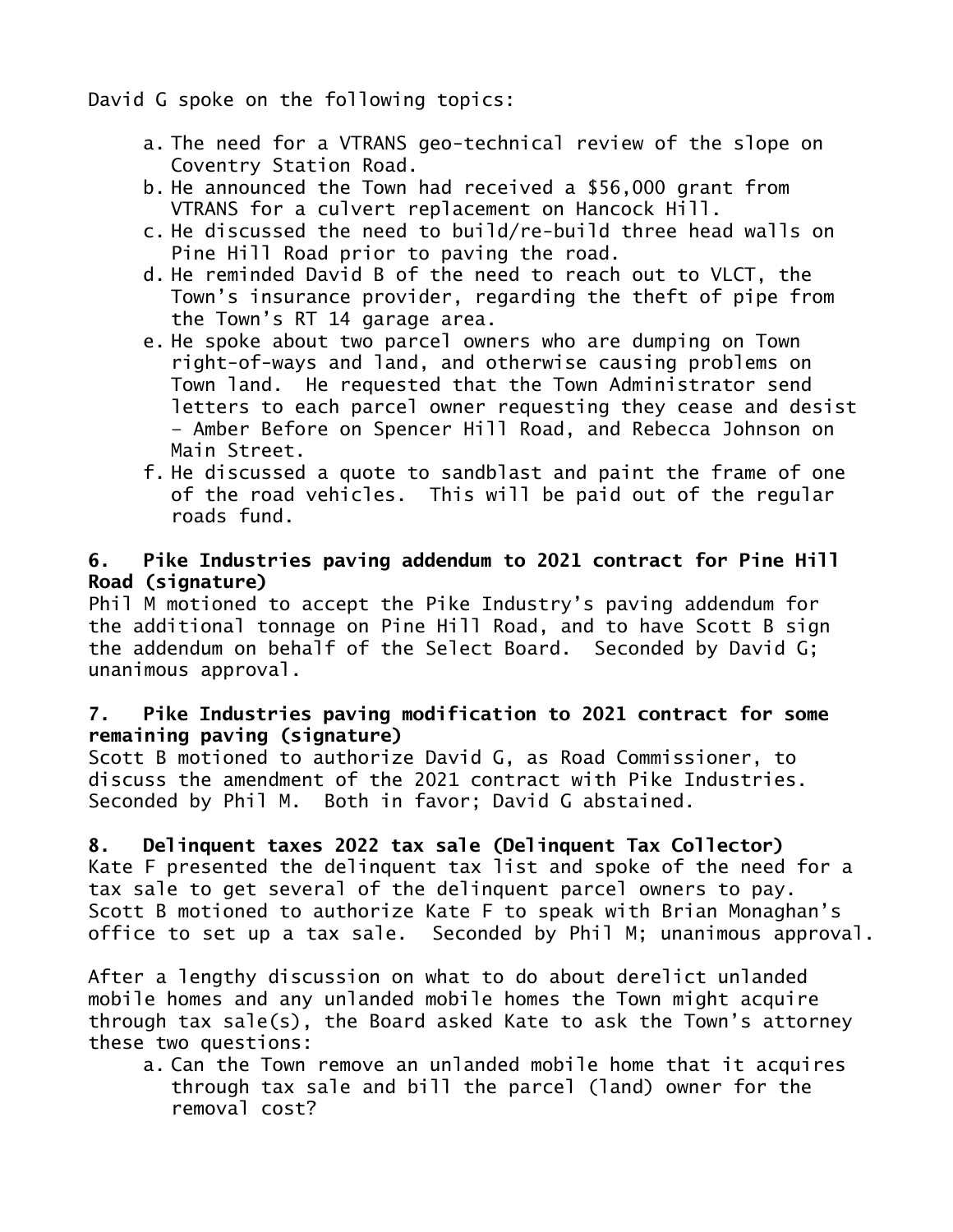b. Can the Town bill the parcel (land) owner for the delinquent taxes, penalty, and interest owed on an unlanded mobile home on that land owner's land?

#### **9. Meeting House work (update)**

David B spoke about the lead testing on the exterior and interior of the meeting house. The exterior is mostly lead contaminated. The interior window frames and sashes and ceiling tiles do not have lead, but most every other finished surface does have lead, including the stained and varnished wainscoting. He recommended that he re-write the existing request for painting bids to request lead paint precautions and remediation, as well as other future work on the building. A lengthy discussion ensued revolving around the topic of lead and what to do about it. David B asked for permission to test the soil at the meeting house and the adjoining parcel for lead, as recommended by the lead (paint) testing company, and received it via a "yes" from Scott B.

#### **10. Town Administrator position (update)**

David B spoke about the ongoing efforts to advertise the open Town Administrator position. He placed an ad in the three local papers, and posted it to the VLCT website.

#### **11. Ballot box as the Community Center drop box (Clerk)**

Deb T requested that the Board consider using the new exterior ballot box as the all-purpose drop box for the Community Center. She spoke about the requirement to have it positioned for drive-up access. She also described how residents are putting ballots in the current building drop box and payments and other items in the current exterior ballot box. Having just one all-purpose drop box would reduce confusion. A discussion about where to locate the new box ensued. Locating the box so that drive-up access is possible is a problem due to the side of the road on which the Community Center is located. The Board agreed to look at the various locations possible and continue the discussion at later meetings. Deb T asked if she could ask the School if they would want the drop box the Town has been previously using once we get the new drop box positioned.

#### **12. Audit 2021 (update; Treasurer)**

David B discussed the ongoing effort to finish the 2021 Audit prior to the end of FY2022. He also asked if the Board would support asking the current auditor to continue with the Town for one more year, bringing the total to five years (FY 2018 – FY 2022) with the same auditor. The Board agreed to let David B ask the current auditor to continue for one more year (FY2022) and simultaneously advertise for auditing services for FY2023 and beyond (or FY2022 and beyond if the current auditor declines).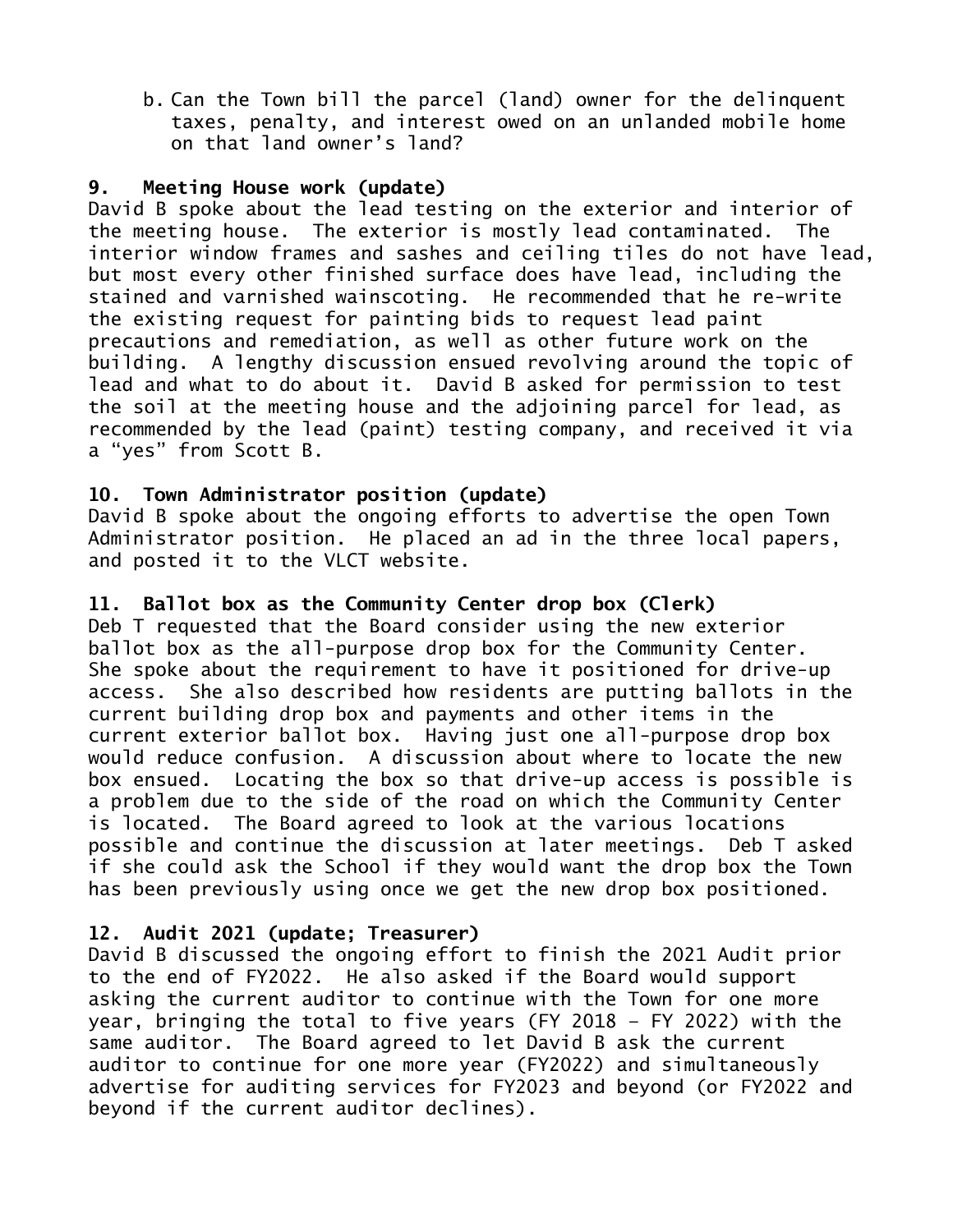# **13. April 2022 Treasurer's Report (Treasurer)**

David B presented the April 2022 Treasurer's report. He noted that he and Scott B had met the previous week with the Town's investment advisor, and the Town's investments were doing well despite the recent market downturn – currently meeting the overall goal of 7% annual gain, as measured since 2018.

# **14. National opioids settlement choices (Treasurer)**

David B asked for permission to opt-in to the settlements rather than sue outside of the settlements. Scott B motioned that the Town opt-in to the national settlement choice. David G seconded; unanimous approval.

**15. Minutes from April 18, April 25, May 2 Select Board Meetings** Phil M motioned to accept the minutes as written for April 18, April 25, and May 2nd. Seconded by David G; unanimous approval.

# **16. Fall Festival fireworks (sign contract & permit)**

Scott B motioned to accept the Northstar fireworks contract and authorized Phil M to sign the contract. Seconded by David G; both approved, Phil M recused himself. Phil M motioned to have Scott B sign the fireworks display permit. Seconded by David G; unanimous approval.

#### **17. Health Officer paperwork (signature)**

Scott B signed on behalf of the Select Board.

#### **18. Other Business**

#### **a. New Town Website update**

Phil M presented and discussed the ongoing efforts to stand up a new Town website. A lengthy discussion ensued across a wide variety of website topics. Scott B asked Phil M to write up a contract and invoice the Town for his company's time spent providing IT support to the Town. David B agreed to attempt to save the old website in some form of local-copy storage.

#### **b. Flood Zone update**

David B gave an update on his efforts to get a surveyor to determine the height of the base flood elevation in the village. Getting a response from surveyors has proven difficult in the current economic environment.

#### **19. Warrants:**

The Board noted that some lumber in a roads invoice was actually used for rebuilding door protection roofs on the Meeting House.